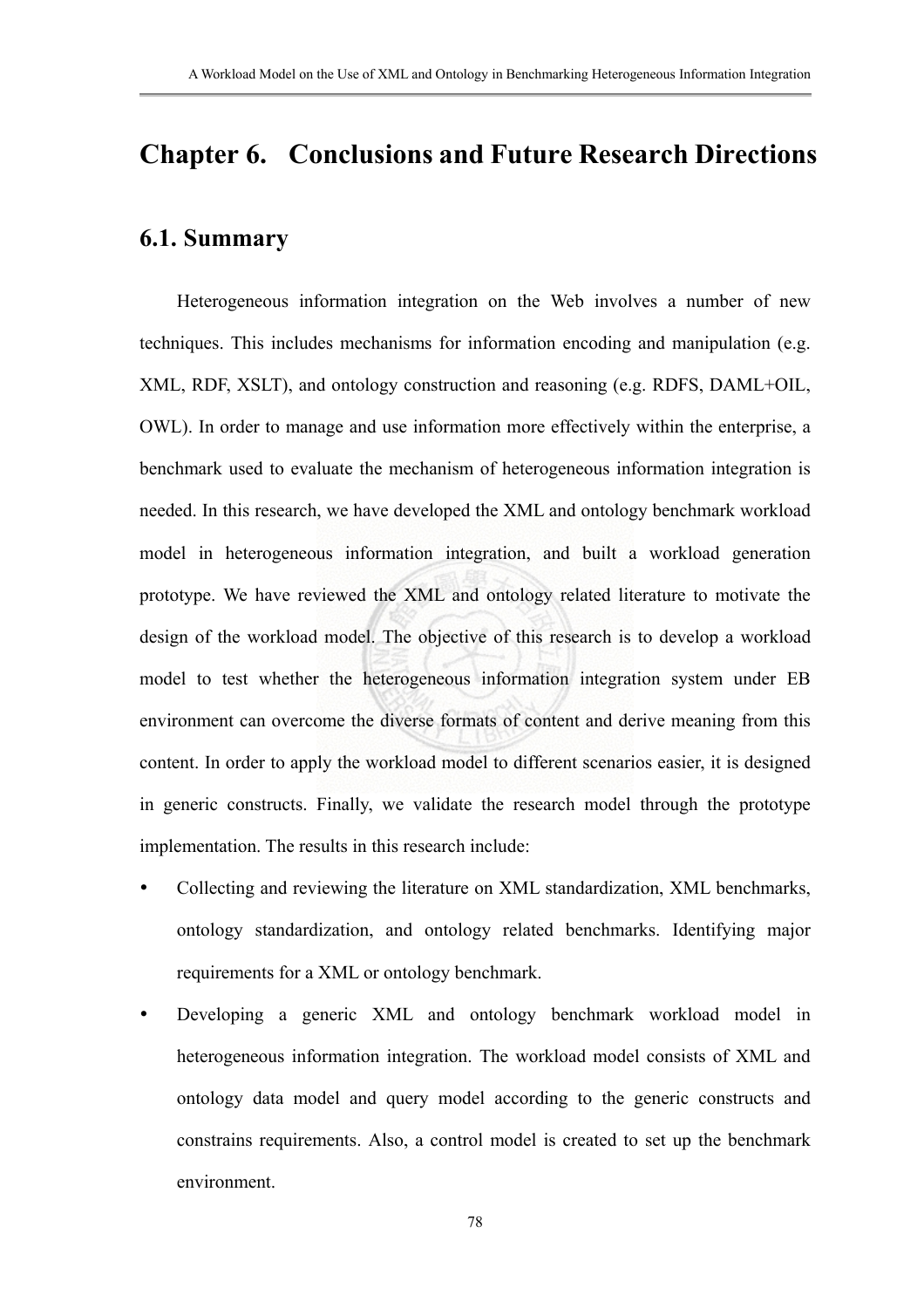Implementing a workload generation prototype based on the workload model in this research. The prototype illustrates the feasibility and validity of the research model.

## **6.2. Future Research Directions**

This research only built a simple prototype of the XML and ontology benchmark workload model of heterogeneous information integration. It still needs more effort to expand its capabilities. We expect this work to continue and evolve in the future. Future research directions include:

- Enhancing the ontology query model. The development of an ontological standard presents many opportunities and challenges. New reasoning tasks may arise in the future. Retrieval (instances of a concept) and realization (most specific class of instance) may not be sufficient. In order to make the ontology query model more comprehensive, further study to keep track of ontology progression is needed.
- Improving the complexity factors of the XML query model. The complexity factors we analyze in the XML query model are still too rough. Each query type can be analyzed more carefully to refine the query model.
- Implementing various data distributions. In this research, only uniform distribution is implemented. It cannot evaluate performance under different distributions. Implementation of diverse data distributions will become a user requirement.
- Applying the workload model to other applications. Ontology and XML are complementary technologies, and there are other applications that can apply. In this research, we assume the heterogeneous information integration system is used on Intranets, such as enterprise information integration (EII), electronic business (EB), and enterprise application integration (EAI). There are other applications between enterprises that may need to integrate heterogeneous information, such as